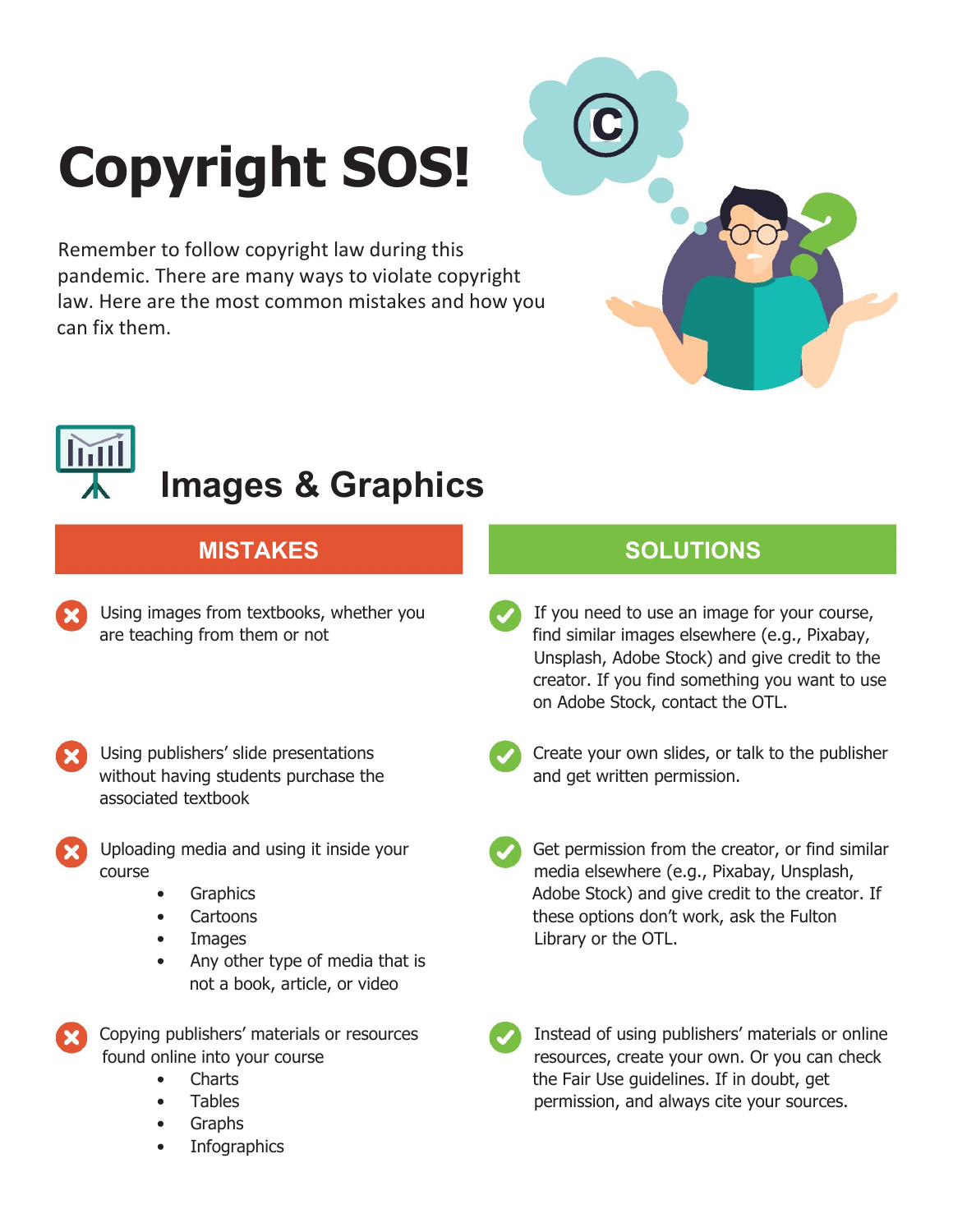

| Downloading YouTube videos and uploading |
|------------------------------------------|
| them into your course                    |

Downloading a movie and uploading it into your course

- Using clips from any movie/video found on the internet
- Circumventing copyright protections (\*TPMs) on DVDs
- Downloading educational videos (e.g., software tutorials) and then uploading them into Canvas

### **MISTAKES SOLUTIONS**

- - Link to YouTube videos from the official owner. Embed only with permission from the official owner.



If you need access to an entire movie, ask the Fulton Library about options.

- Clips must fall under an exemption to copyright law such as the TEACH Act or Fair Use. Under the TEACH Act, clips must be "reasonable and limited" and meet other requirements. Ask the Fulton Library for more information.
- This is generally not permitted under copyright law.
- If you want to use educational videos (like a tutorial), link out to the source or use an embed code provided by the company.

**\*Note:** Professionally produced videos/movies (e.g., feature-length films) typically have technology protection measures (TPMs). Technology protection measures (TPMs) prevent copying or downloading. Do not bypass TPMs.

## **Books & Textbooks**

| <b>MISTAKES</b>                             |  |
|---------------------------------------------|--|
| Scanning a <b>portion or a chapter</b> of a |  |

- Scanning a **portion or a chapter** of a textbook/book and uploading it into your course
- 
- Scanning an **entire** textbook/book and uploading it into your course

### **MISTAKES SOLUTIONS**

Check Fair Use guidelines to determine if you can use a chapter or portion, or ask the Fulton Library for guidance.



Require students to buy the textbook/book in either print or digital format.